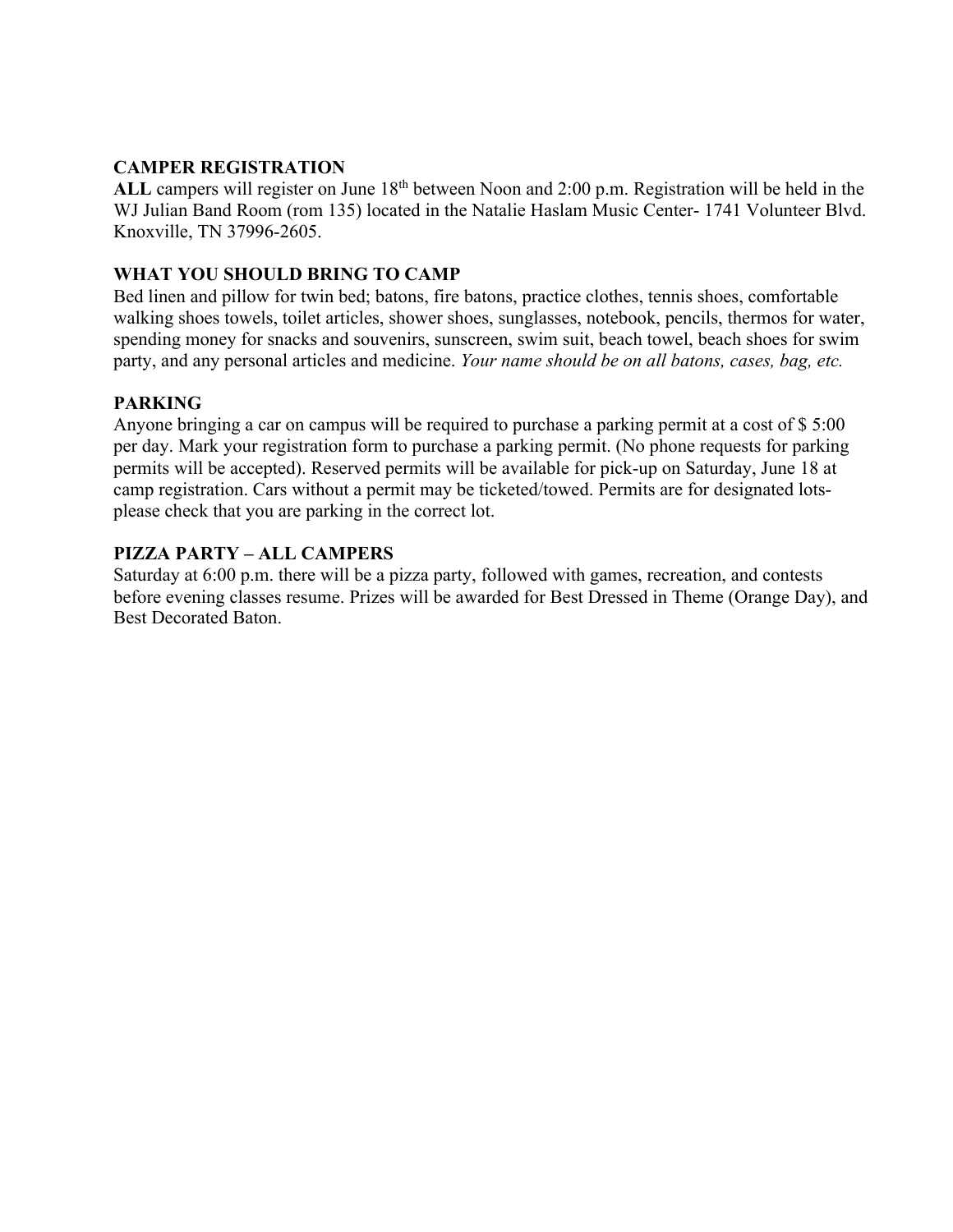# **2022 UT TWIRLING CAMP SCHEDULE** *Subject to Change*

- \*\*\*\* In case of rain, classes will be moved to the Band Room.
- \*\*\*\* If you have a private lesson scheduled, your lesson time will be included in your packet which you will receive at registration.
- \*\*\*\* Fiji Island is located on Volunteer Blvd. (next to Fraternity Houses) *Dress for each day of camp is shown below. Plan your camp attire accordingly. Prizes will be awarded for best dressed in theme.*

## *SATURDAY, JUNE 18 ORANGE DAY*

| $12:00 - 2:00$ pm | Registration at Natalie Haslam Center (WJ Julian Band Room) (Room<br>#135) 1741 Volunteer Blvd, Knoxville, TN 37996-2605<br>865-974-5031 |
|-------------------|------------------------------------------------------------------------------------------------------------------------------------------|
|                   | Resident campers will check into Hess Hall Dorm                                                                                          |
| $3:30 - 4:00$ pm  | Meet in Band Room (bring batons). After dividing into your groups<br>your instructor will take you to class.                             |
| $4:30 - 5:15$ pm  | Class $1 -$ Fiji Island                                                                                                                  |
| $5:15 - 6:00$ pm  | Class $2 -$ Fiji Island                                                                                                                  |
| $6:00 - 6:30$ pm  | Dinner- PIZZA PARTY FOR ALL CAMPERS<br><b>JUDGE BEST DECORATED BATON</b>                                                                 |
| $6:30 - 7:00$ pm  | Games                                                                                                                                    |
| $7:00 - 7:45$ pm  | $Class 3 - Fiji Island$                                                                                                                  |
| $7:45 - 8:00$ pm  | Mass Meeting – Fiji Island                                                                                                               |
| $8:00 - 8:45$ pm  | $Class 4 - Fiji Island$                                                                                                                  |
| $8:45 - 9:00$ pm  | Mass Meeting – Fiji Island                                                                                                               |
|                   | Day Campers: Your ride may pick you up at 9:00 pm at Fiji Island                                                                         |
|                   | Overnight Campers: Meet instructors to walk back to dorm                                                                                 |
| $9:30 \text{ pm}$ | <b>CURFEW - BE IN DORM</b>                                                                                                               |
| 9:45 PM           | Floor meeting $-$ After floor meeting, return to your room.                                                                              |
|                   | <b>LIGHTS OUT!!</b>                                                                                                                      |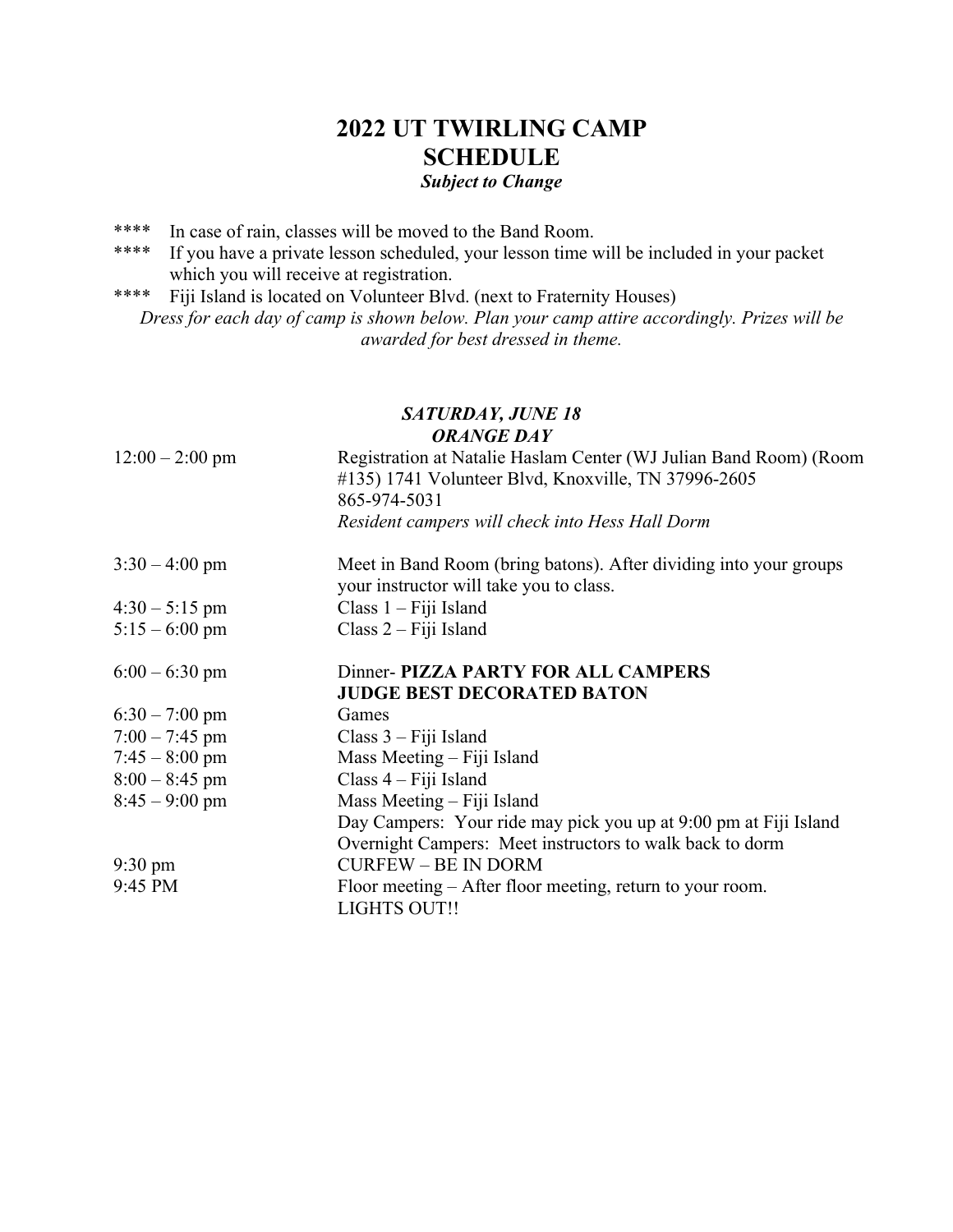#### *SUNDAY, JUNE 19 Pirate Day*

| $7:00$ am              | Wake Up                                                        |
|------------------------|----------------------------------------------------------------|
| $7:45$ am              | Meet in Dorm Lobby to walk to Rocky Top Dining Hall            |
| $8:00 - 8:30$ am       | Breakfast - Rocky Top                                          |
| 8:30 am                | Devotions (optional) – WJ Julian Band Room                     |
| 8:45 am                | Meet instructor outside Rocky Top - walk to Fiji Island        |
| $9:00$ am              | Mass Meeting/Warm Up - Fiji Island                             |
| $9:15 - 10:00$ am      | Class 5 - Fiji Island                                          |
| $10:00 - 10:15$ am     | Mass Meeting/Break - Fiji Island                               |
| $10:15 - 11:00$ am     | Class 6 – Fiji Island                                          |
| $11:00 - 11:15$ am     | Mass Meeting/Break - Fiji Island                               |
| $11:15 - 12:00$ pm     | Class 7 - Fiji Island                                          |
| $12:00 \text{ pm}$     | Meet instructor to walk to Rocky Top                           |
| $12:15 - 1:15$ pm      | Lunch - Rocky Top                                              |
| $1:15$ pm              | Meet instructor outside Rocky Top to walk to dorm              |
| $1:45$ pm              | Meet in dorm lobby to walk to Fiji Island                      |
| $2:00 - 2:45$ pm       | Class 8 - Fiji Island                                          |
| $2:45 - 3:00$ pm       | Mass Meeting/Break – Fiji Island                               |
| $3:00 - 3:45$ pm       | Class 9 - Fiji Island                                          |
| $3:45 - 4:00$ pm       | Mass Meeting/Break – Fiji Island                               |
| $4:00 - 4:45$ pm       | Class 10 - Fiji Island                                         |
| $4:45-5:00 \text{ pm}$ | Mass Meeting/Break - Fiji Island                               |
| $5:00 \text{ pm}$      | Meet instructor to walk to Rocky Top                           |
| $5:15 - 6:16$ pm       | Dinner – Rocky Top                                             |
| $6:15$ pm              | Meet instructor outside Rocky Top to walk to dorm              |
| $7:00 \text{ pm}$      | Meet instructor in lobboy of dorm to walk to UT Aquatic Center |
| $7:00 - 8:30$ pm       | Swim Party- UT Aquatic Center- indoor pool                     |
| $8:30 \text{ pm}$      | Day Campers: Leave from UT Aquatic Center                      |
|                        | Overnight Campers: Meet instructor to walk to dorm             |
| 9:30 pm                | <b>CURFEW</b>                                                  |
| $10:00$ pm             | Room Check - LIGHTS OUT!!                                      |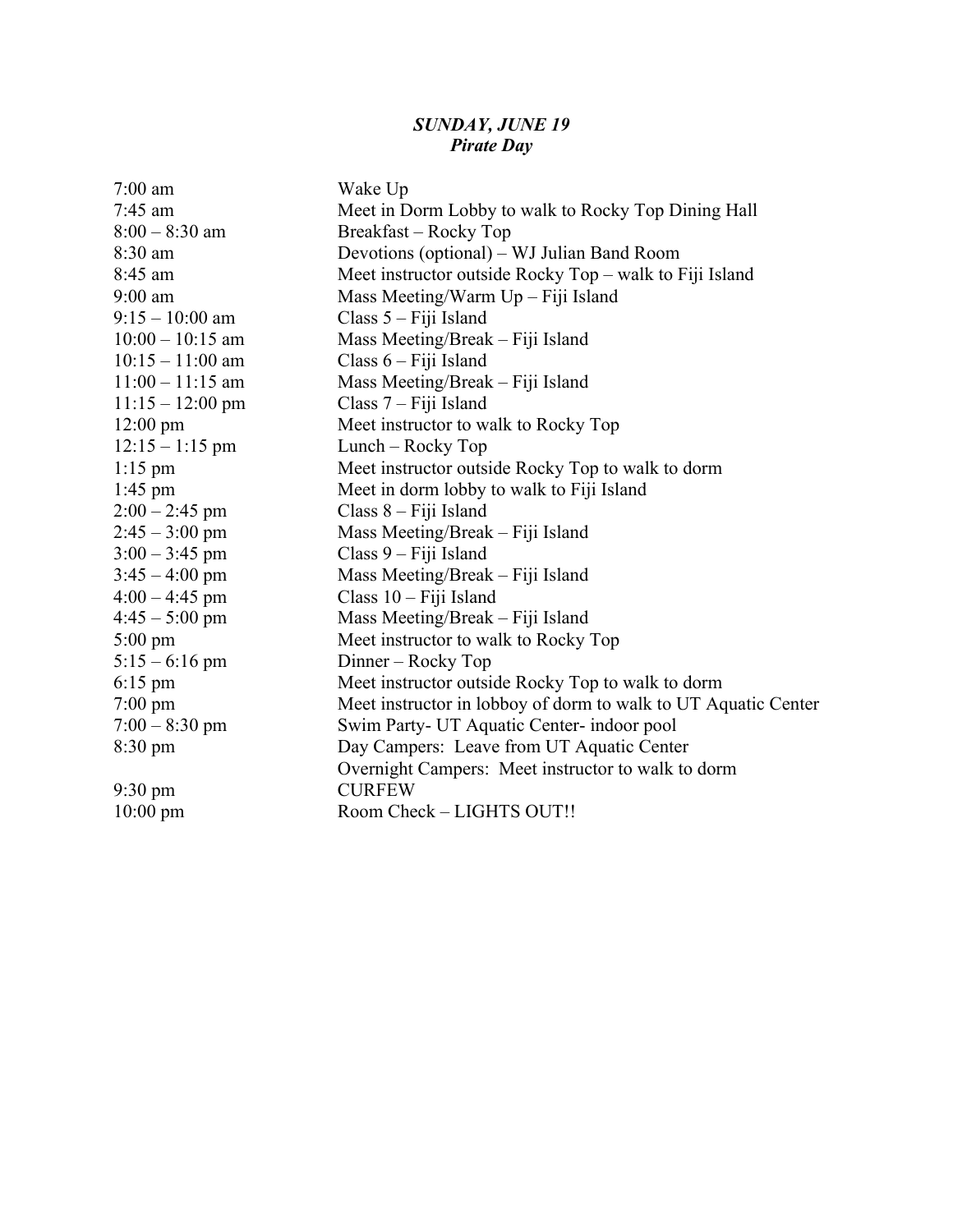#### *MONDAY, JUNE 20 Wild West Day*

| $7:00$ am          | Wake Up                                                             |
|--------------------|---------------------------------------------------------------------|
| $7:45$ am          | Meet in Dorm Lobby to walk to Rocky Top Dining Hall                 |
| $8:00 - 8:45$ am   | Breakfast - Rocky Top                                               |
| 8:45 am            | Meet instructor outside Rocky Top – walk to Fiji Island             |
| $9:00$ am          | Mass Meeting/Warm $Up$ – Fiji Island                                |
| $9:15 - 10:00$ am  | Class $11 -$ Fiji Island                                            |
| $10:00 - 10:15$ am | Mass Meeting/Break - Fiji Island                                    |
| $10:15 - 11:00$ am | Class $12$ – Fiji Island                                            |
| $11:00 - 11:15$ am | Mass Meeting/Break - Fiji Island                                    |
| $11:15 - 12:00$ pm | Class $13 -$ Fiji Island                                            |
| $12:00 \text{ pm}$ | Meet instructor to walk to Rocky Top                                |
| $12:15 - 1:15$ pm  | Lunch – Rocky Top                                                   |
| $1:15$ pm          | Meet instructor outside Rocky Top to walk to dorm                   |
| $1:45$ pm          | Meet in dorm lobby to walk to Fiji Island                           |
| $2:00 - 2:45$ pm   | Class $14 -$ Fiji Island                                            |
| $2:45 - 3:00$ pm   | Mass Meeting/Break - Fiji Island                                    |
| $3:00 - 3:45$ pm   | Class $15 -$ Fiji Island                                            |
| $3:45 - 4:00$ pm   | Mass Meeting/Break – Fiji Island                                    |
| $4:00 - 4:45$ pm   | Class 16 - Fiji Island                                              |
| $4:45 - 5:00$ pm   | Top 10 Auditions - Fiji Island                                      |
| $5:00 \text{ pm}$  | Meet instructor to walk to Rocky Top                                |
| $5:15 - 6:16$ pm   | Dinner – Rocky Top                                                  |
| $6:15$ pm          | Meet instructor outside Rocky Top to walk to dorm                   |
| $6:45$ pm          | Meet instructor in lobboy of dorm to walk to Music Building parking |
|                    | lot for fire baton class                                            |
| $7:00 - 7:30$ pm   | Class 17 – Staff Demonstrations at Music Building Parking Lot       |
| $7:30 - 9:00$ pm   | Class 18 – Fire Baton at Music Building Parking lot                 |
|                    | Extra Fire Batons available                                         |
| $9:00 \text{ pm}$  | Day Campers: Leave from Music Building Parking Lot                  |
|                    | Overnight Campers: Meet instructor to walk to dorm                  |
| 9:30 pm            | <b>CURFEW</b>                                                       |
| $10:00$ pm         | Room Check - LIGHTS OUT!!                                           |